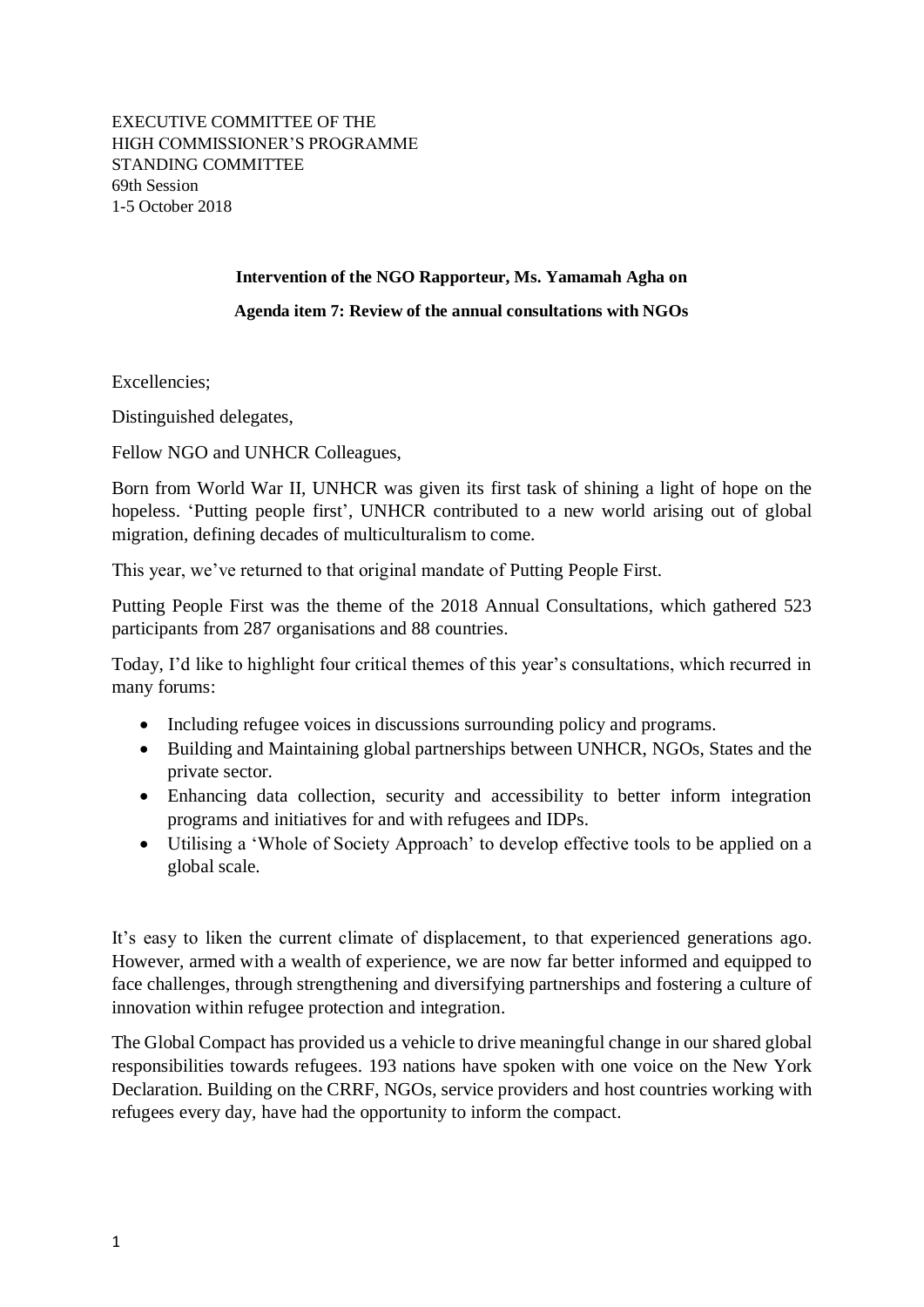Indeed, in putting people first, it was a key recommendation within this year's consultations that the voices of those refugees we support must remain at the centre of decisions on refugee policy and programs.

Elaborating on this, we must ensure that not only refugees, but IDPs, the stateless, host communities and NGOs, all have a voice in decision-making processes. Critically, NGO partnerships must be underpinned with equality, transparency and inclusiveness.

Diving deeper, it was also agreed that we must be inclusive in our implementation and recognise the needs of those refugees often marginalised by society and culture. They can get drowned out in a sea of more powerful voices. Youth, women and girls, LGBTQI individuals and communities, all require their own unique considerations as decisions are made on refugee policies and programs that directly affect them.

The way we develop these refugee policies and programs must also shift, to reflect a multiyear approach and ensure effective participation of both displaced peoples and the communities that host them.

Durable solutions are a key factor in achieving this. Establishing reliable, consistent and robust programmes to address immediate and long term needs of communities will in turn encourage the development of national policies and their implementation.

Another recommendation of critical importance refers to the process of strengthening national systems through building capacity and creating mechanisms for information sharing.

During the consultations, data was a resource continually referenced as a major contributor to refugee support. Data collection, storage and accessibility were all discussed as priorities. Data's practical and potential applications for supporting refugees on an international stage cannot be underestimated.

Partnership is key to innovation. Therefore, it is essential that we continue to foster our global partnerships and develop more integrated methods of supporting refugees. Global partnerships are not just restricted to the UNHCR, NGO and refugee space. The Private Sector represents a golden opportunity to increase efficiency and capacity with its resources. Having identified the needs and best practices, we must pursue private sector partnerships with shared interests. This will encourage increased involvement.

I've already touched briefly on the importance of strengthening National systems. The New York Declaration calls to incorporate in the CRRF, when appropriate, national development planning to strengthen the delivery of essential services and infrastructure for the benefit of host communities and refugees.

A recommendation stemming from discussions around this topic is that host countries need to be supported in a number of ways, including the incorporation of inclusive education policies, strengthening of national health systems and investment in WASH systems.

Consistent, inclusive and effective education strategies play a vital role in the long-term prospects of displaced people. In the short-term, these can have an outstanding positive effect on the mental and psychological wellbeing of individuals and communities. Education should incorporate technology, align with national curriculum and ensure quality and accreditation.